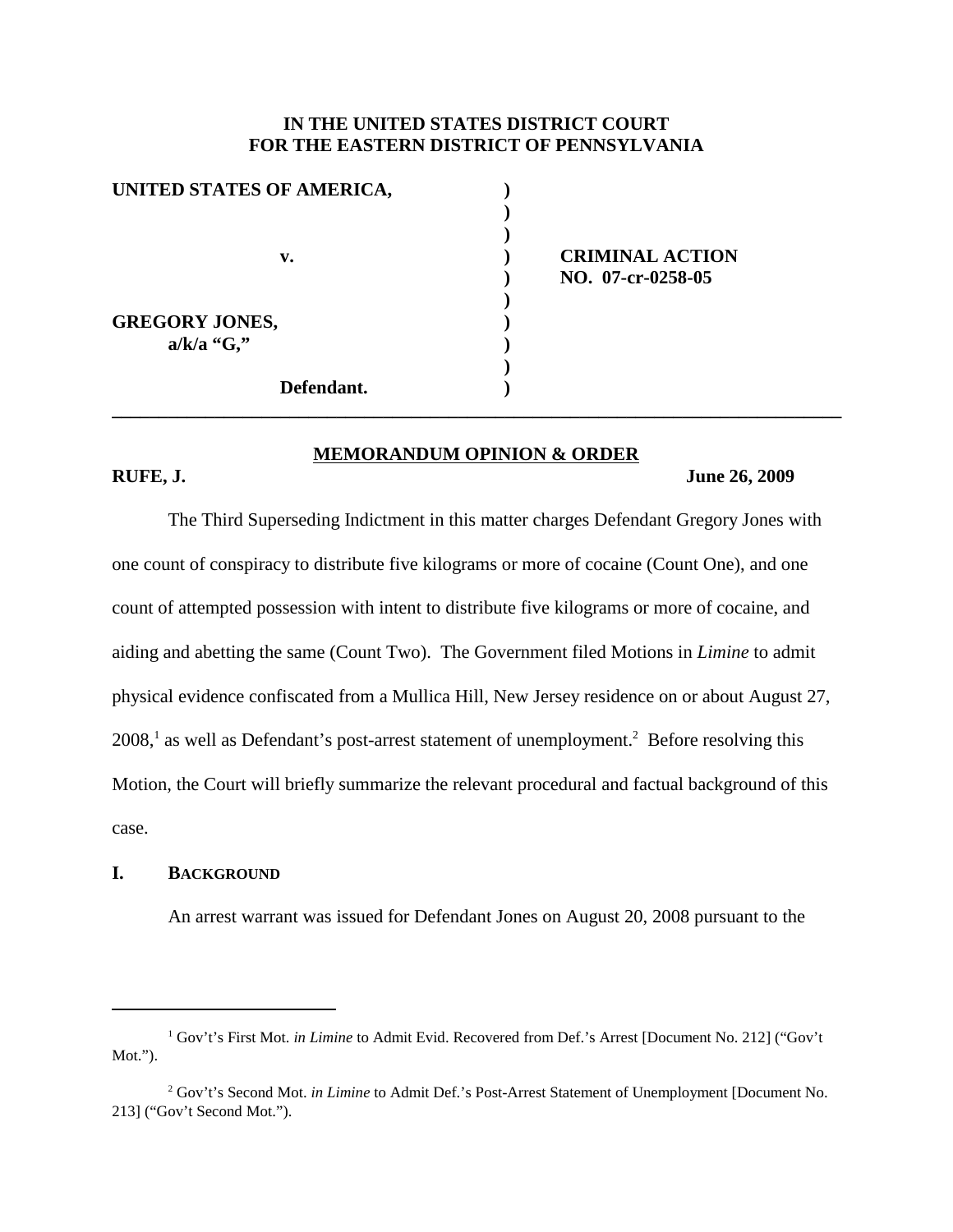Second Superseding Indictment.<sup>3</sup> On or about August 27, 2008, Defendant Jones was located at a residence in Mullica Hill, New Jersey by Drug Enforcement Agency ("DEA") agents. After entering the Mullica Hill residence, the agents encountered Defendant Jones exiting the master bedroom and then took him into custody. Immediately after he was taken into custody, one of the DEA agents escorted Defendant Jones back into the master bedroom, and observed in plain view a large book entitled Busted by the Feds: A Manual for Defendants Facing Federal Prosecution, piles of cash and numerous cell phones surrounding the bed. The agent also saw a pair of cargo shorts on the bed with a large amount of cash sticking out of the cargo pocket. It was later determined that there was approximately \$14,400.00 in plain view around the bed of the master bedroom. At one point during his arrest, Defendant Jones was asked by a DEA agent if he needed to contact an employer to let him know that he would not be coming to work. Defendant Jones replied that he did not have a job.

Some time later, Defendant Jones consented to the DEA agents searching the Mullica Hill residence. The search revealed a staircase in the closet of the master bedroom leading to an atticlike space in which the agents found a suitcase and a bag containing approximately \$71,000.00 in cash. Under the suitcase and bag were three greeting cards of a personal nature in envelopes addressed to "Greg." Agents also found approximately \$45,000.00 in jewelry, including Rolex and Breitling watches and a diamond necklace, as well as about fifteen cellular telephones. In addition, business cards for South Street Mailbox Plus, two Enterprise locations, and the Alamo branch at the Philadelphia International Airport were found in Defendant Jones's wallet.

 $3$  The factual background of this case is derived from the Findings of Fact in the Court's Memorandum Opinion denying Defendant Jones's Motion to Suppress. (See Mot. to Suppress Evid. Findings of Fact and Conclusions of Law, June 12, 2009 [Document No. 275].)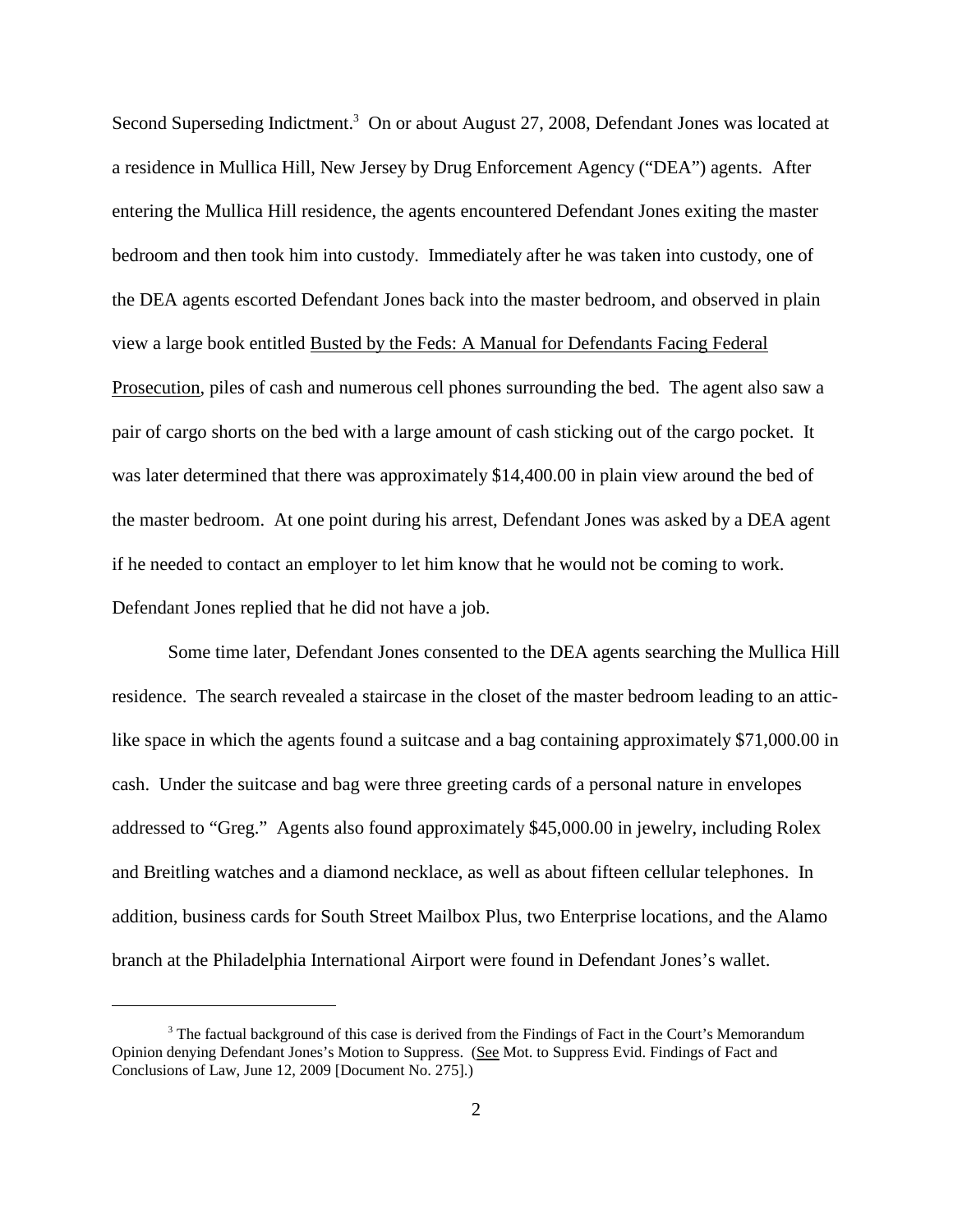The Government filed Motions *in Limine* to admit physical evidence confiscated from Defendant Jones's Mullica Hill, New Jersey residence on or about August 27, 2008, including about \$85,400.00 in United States currency; <sup>4</sup> an estimated \$45,000.00 in jewelry, including Rolex and Breitling watches and a diamond necklace; approximately fifteen cell phones; a business card for South Street Mailbox Plus; the book entitled Busted by the Feds: A Manual for Defendants Facing Federal Prosecution; as well as Defendant Jones's post-arrest statement of unemployment. On February 26, 2009, the Court held its first hearing on these Motions, after which the Court granted the Government's First Motion *in Limine* as unopposed, although it denied the Government's Motion without prejudice as to the book Busted by the Feds: A Manual for Defendants Facing Federal Prosecution.<sup>5</sup> The Court also granted Defendant Jones leave to respond to the Government's Second Motion *in Limine*. 6

After retaining new counsel, Defendant Jones filed a response to the Government's Second Motion *in Limine*, but also asked the Court to allow Defendant Jones to respond to the Government's First Motion *in Limine* and to reconsider its ruling on the same. <sup>7</sup> The Government then filed a supplemental brief in support of its First Motion *in Limine* immediately prior to the

<sup>4</sup> Although the Government's First Motion *in Limine* seeks to admit \$86,289.00 in cash, testimony at the June 10, 2009 hearing discussed only \$85,400.00 in cash. This discrepancy was not explained and therefore, the Court will only consider and admit the amount of cash that was testified to at the hearing.

<sup>5</sup> Order, February 26, 2009 [Document No. 239].

<sup>6</sup> See Document No. 246.

 $<sup>7</sup>$  Mot. and Mem. of Law in Support of Def., Gregory Jones, Pre-Trial Mots. Pursuant to Fed. R. Crim. P. 12</sup> and Resps. to the Gov't's Mots. *in Limine* 1 Through 4 Inclusive [Document No. 261] ("Def.'s Resp."). In his response, Defendant Jones also moved to suppress the evidence at issue in the Government's First and Second Motions *in Limine*. That Motion, however, was denied at the June 10, 2009 hearing and a written memorandum opinion in support of that ruling was filed by the Court on June 12, 2009. (See Mot. to Suppress Evid. Findings of Fact and Conclusions of Law, June 12, 2009 [Document No. 275]; see also Order, June 12, 2009 [Document No. 276].)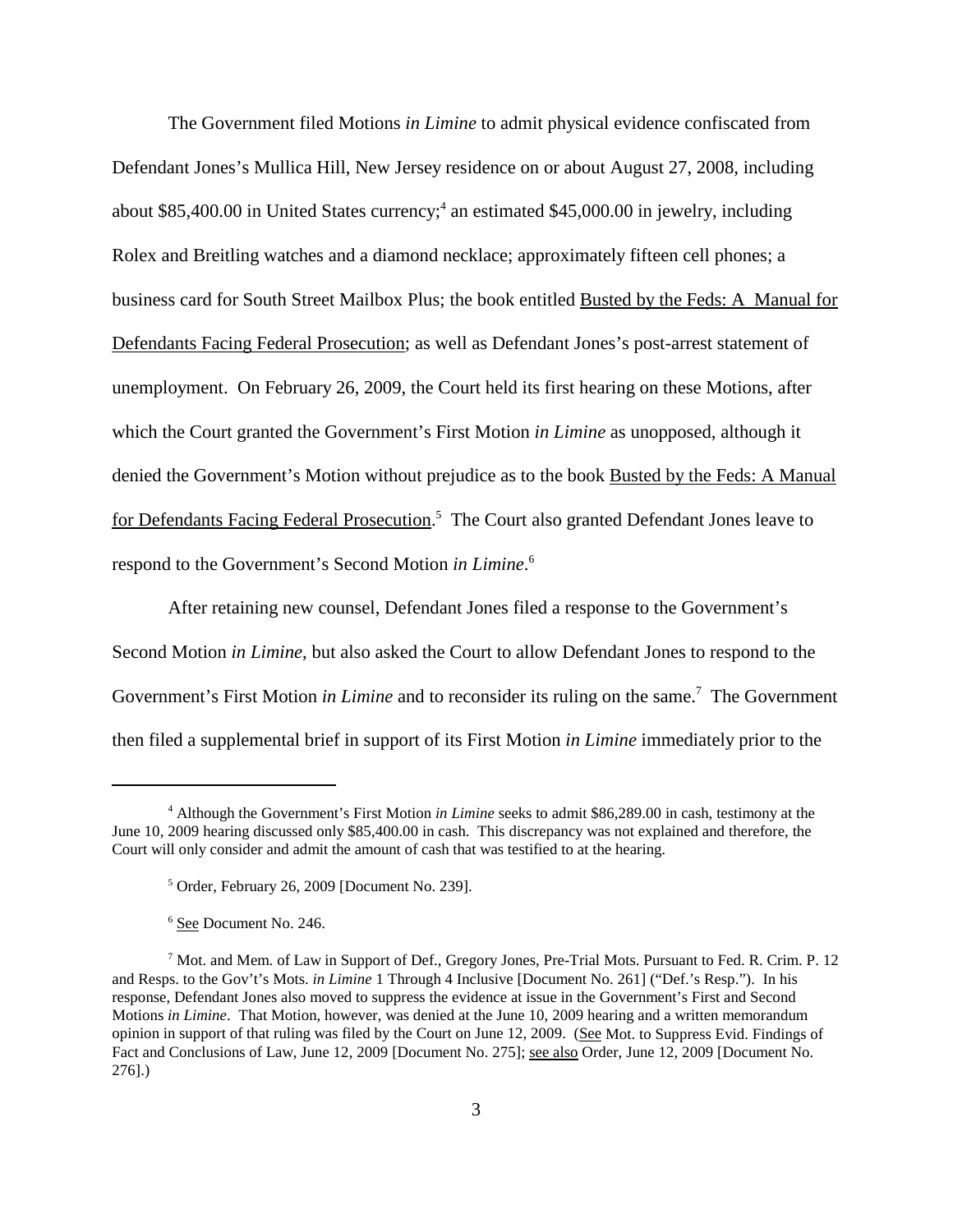second hearing on these Motions,<sup>8</sup> seeking to admit the following items in addition to those previously specified: business cards for two Enterprise locations and the Alamo branch at the Philadelphia International Airport;<sup>9</sup> in addition to three greeting cards in envelopes addressed to "Greg."10 At the June 10, 2009 hearing and without opposition from the Government, the Court agreed to re-visit the Government's First Motion *in Limine* upon which it had already ruled. Thus, the Government's First and Second Motions *in Limine* are now ripe for disposition.

#### **II. DISCUSSION**

Defendant Jones argues that the evidence at issue in the Government's First and Second Motions *in Limine* is inadmissible for three reasons: (1) it is propensity evidence prohibited by Federal Rule of Evidence 404(b); (2) it is not relevant under Federal Rule of Evidence 401; and (3) the prejudice of such evidence outweighs its probative value under Federal Rule of Evidence 403. The Court will consider each of these arguments in turn.

#### **A. An Analysis Under Rule 404(b) is Not Required**

The Court must first decide if a Rule 404(b) analysis is necessary to admit this evidence.<sup>11</sup>

<sup>8</sup> Gov't's Supplemental Br. Regarding Its First Mot. *in Limine* to Admit Evid. Recovered from Def.'s Arrest [Document No. 266] ("Gov't Br.").

<sup>&</sup>lt;sup>9</sup> The Government submitted an exhibit with copies of these business cards. (See Gov't Ex. 31.) The copy included a business card for an online traveling agency that was not mentioned in any of the Government's Motions or at the June 10, 2009 hearing. Therefore, the Court will assume that the Government is not moving to admit this business card.

 $10$  The Government seeks to admit "envelopes and other miscellaneous documents in the Defendant Gregory Jones's name [to] show his possession and use of the home in Mullica Hill, New Jersey at the time of his arrest." (Gov't Br. at \*1.) The only documents in Defendant Jones's name discussed at the June 10, 2009 hearing were the three greeting cards of a personal nature in envelopes addressed to "Greg." Thus, the Court will limit its inquiry of the admissibility of "the envelopes and other miscellaneous documents in the Defendant Gregory Jones's name" to the three greeting cards and the envelopes that contained them.

 $11$  Rule 404(b) provides as follows:

**Other Crimes,Wrongs, or Acts.**—Evidence of other crimes, wrongs, or actsis not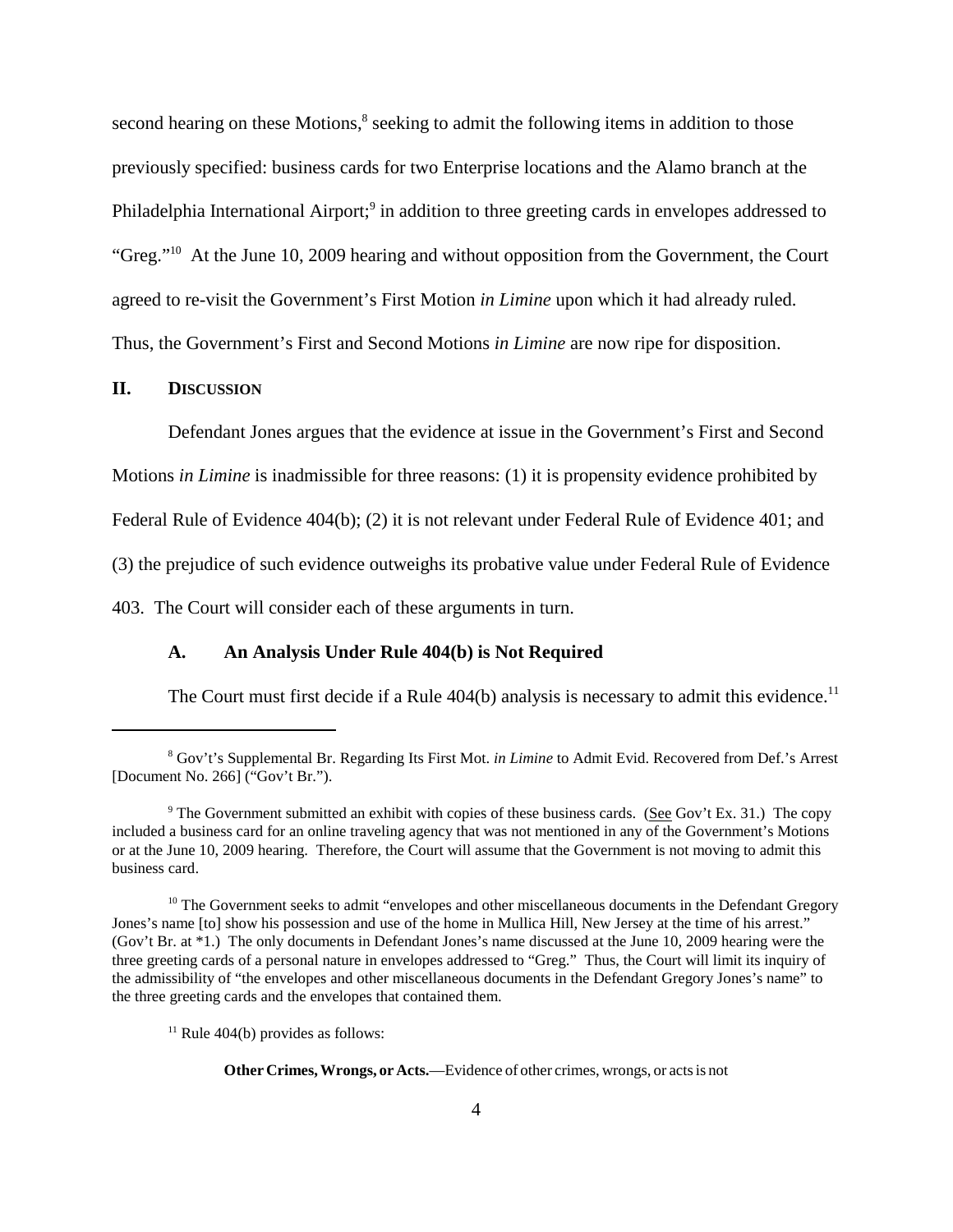Rule 404(b) "proscribes the admission of evidence of other crimes when offered to prove bad character."12 The rule is not invoked, however, by evidence "offered as direct proof of the crime charged."13 Rule 404(b) applies only to evidence that proves "other acts," not to evidence that is "circumstantial proof of the very conspiracy with which [a defendant is] charged."14

Here, the Government proffers each item of evidence listed in its First and Second Motions *in Limine* not as proof of other illegal acts, but rather to prove the conduct actually charged. The Government seeks to admit evidence of approximately \$85,400.00 in cash and an estimated \$45,000.00 in jewelry as "evidence of the proceeds of the charged drug trafficking conspiracy."15 The post-arrest statement is being offered to "show the defendant's inability to explain the large amount of cash recovered by agents at the defendant's home and to thus link the defendant to the charged drug conspiracy."<sup>16</sup> The greeting cards and their envelopes are proffered to establish Defendant Jones's "possession and use of the home in Mullica Hill, New

FED. R. EVID. 404(b).

admissible to prove the character of a person in order to show action in conformity therewith. It may, however, be admissible for other purposes, such as proof of motive, opportunity, intent, preparation, plan, knowledge, identity, or absence of mistake or accident, provided that upon request by the accused, the prosecution in a criminal case shall provide reasonable notice in advance of trial, or during trial if the court excuses pretrial notice on good cause shown, of the general nature of any such evidence it intends to introduce at trial.

<sup>12</sup> United States v. Gibbs, 190 F.3d 188, 217 (3d Cir. 1999).

<sup>&</sup>lt;sup>13</sup> United States v. Stewart, 325 F. Supp. 2d 474, 493 (D. Del. 2004) (citing United States v. Givan, 320 F.3d 452, 463 (3d Cir. 2003)).

<sup>14</sup> United States v. Betts, 16 F.3d 748, 757 (7th Cir. 1994).

 $15$  Gov't Mot. at 2.

<sup>16</sup> Gov't Second Mot. at 5.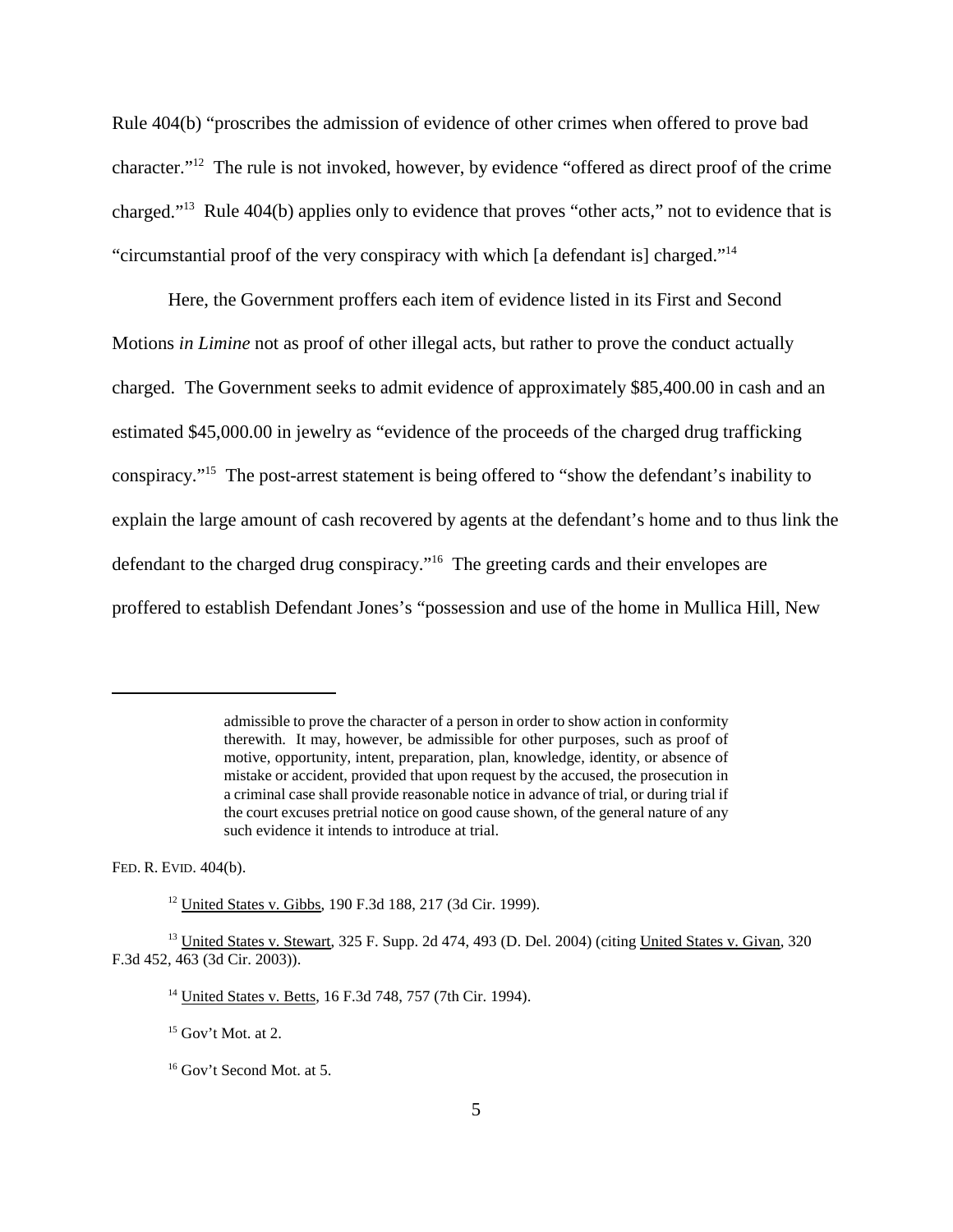Jersey" and that the cash found in the attic-like space belonged to Defendant Jones.<sup>17</sup>

Moreover, the Government moves to admit the cell phones as "evidence of the defendant's participation in the charged drug conspiracy."18 The book is offered as "direct evidence of the charged drug trafficking conspiracy and the defendant's consciousness of guilt."19 Finally, the business cards are for three car rental locations and one commercial shipping depot. The conduct charged in this matter involved drugs shipped to commercial shipping depots, specifically United Parcel Service ("UPS") stores at 211 South Street and 1735 Market Street, and then retrieved using rental cars.<sup>20</sup> Notably, one of the business cards is from the same rental car location allegedly used by co-defendant Lloyd Washington, Jr. when he rented cars for the purpose of retrieving drugs during the charged conspiracy.<sup>21</sup> Hence, the business cards are circumstantial evidence from which a jury could find that Defendant Jones participated in the charged conspiracy. Thus, each item of evidence which the Government moves to admit in its First and Second Motions *in Limine* is offered to prove the conduct charged, and a Rule 404(b) analysis is not necessary to determine their admissibility.

Defendant Jones argues that the evidence offered by the Government is inadmissible because it "only establishes Jones's propensity to engage in narcotics sales rather than for any legitimate purpose as defined by Fed. R. Evid. 404(b)."<sup>22</sup> This argument, however, is premised

 $19 \underline{\mathsf{Id}}$ .

 $20$  Id. at 4.

 $17$  Gov't Br. at  $*1-*2$ .

 $18$  Gov't Mot. at 3.

<sup>&</sup>lt;sup>21</sup> Gov't Br. at  $*1$ .

 $22$  Def.'s Resp. at 4.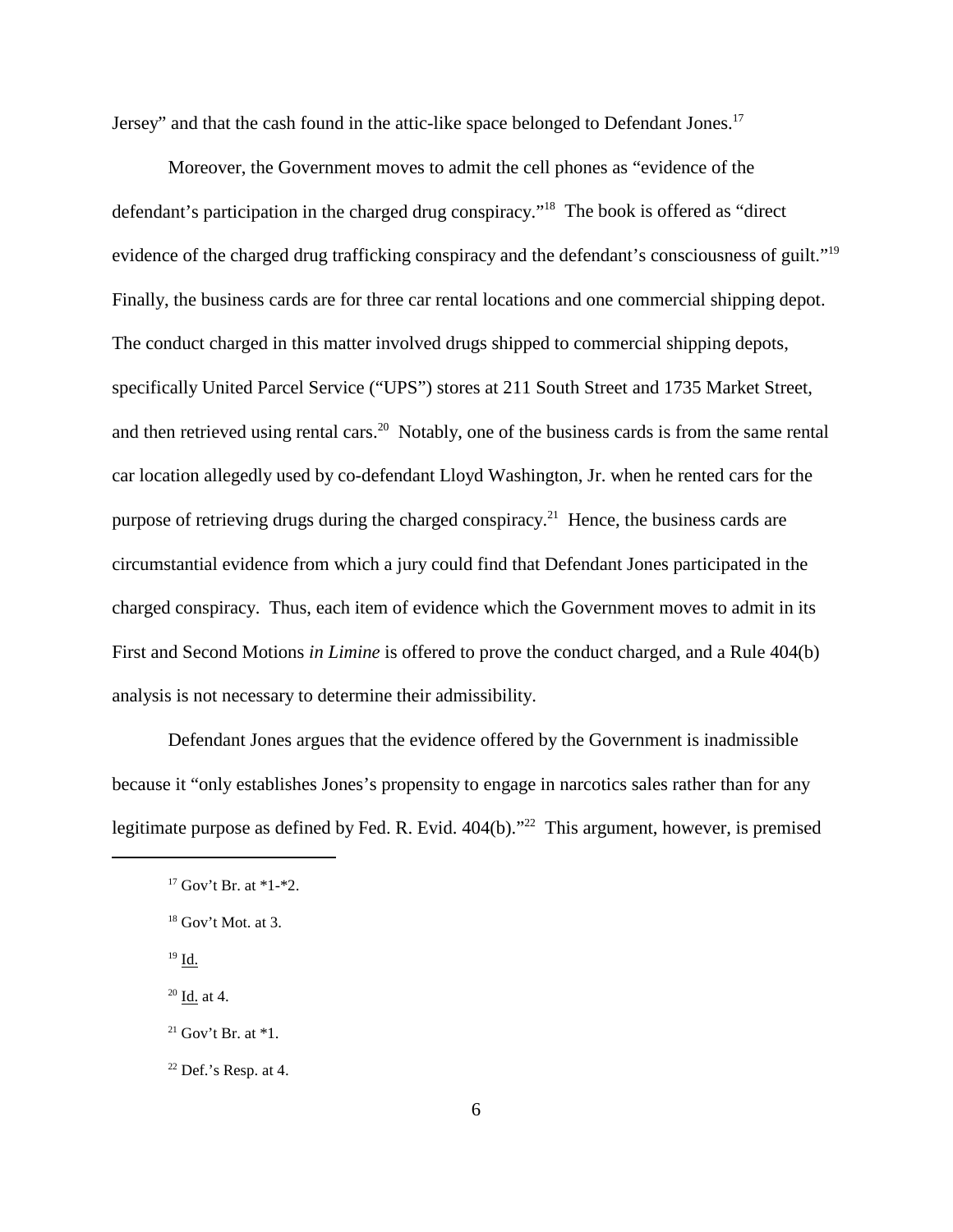on the assumption that an analysis under 404(b) is warranted, which as explained *supra* is false. Even in United States v. Betts, the case upon which Defendant Jones primarily relies, the court still noted that circumstantial evidence of the charged conspiracy was not actually admitted under Rule 404(b) because it was not evidence of "other acts."23 Hence, Defendant Jones's argument is unpersuasive and the Court will not exclude the evidence at issue here under Rule  $404(b)$ .<sup>24</sup>

#### **B. Admissibility of Evidence Proffered**

As an analysis under Rule 404(b) is not required, the evidence at issue in the Government's First and Second Motions *in Limine* will be admitted if it is relevant as defined by Rule 401, and if its probative value is not substantially outweighed by its prejudicial effect in accordance with Rule 403. As a general rule, relevant evidence is admissible.<sup>25</sup> Evidence is relevant if it has "any tendency to make the existence of any fact that is of consequence to the determination of the action more probable or less probable than it would be without the evidence."<sup>26</sup> Yet, this is a very low threshold of admissibility.<sup>27</sup> Even if evidence is relevant, it may still be excluded under Rule 403 "if its probative value is substantially outweighed by the

 $23$  16 F.3d at 757.

<sup>&</sup>lt;sup>24</sup> The Court also notes that the other cases relied upon by Defendant Jones each involved the application of Rule 404(b) to evidence of other crimes. See United States v. Lazcano-Villalobos, 175 F.3d 838, 845 (10th Cir. 1999) (evidence of defendant's prior arrest for possession with intent to distribute marijuana); United States v. McCarthur, 6 F.3d 1270 (7th Cir. 1993) (testimony recounting defendant's statement that she had previously been arrested for possession of cocaine); United States v. Echeverri, 854 F.2d 683, 644 (3d Cir. 1988) (testimony relating to uncharged drug crimes); United States v. Boyd, 595 F.2d 120, 126 (3d Cir. 1978) (testimony that defendants discussed purchasing necessary precursor to manufacture drugs). Hence, those cases are inapposite and do not control here.

<sup>&</sup>lt;sup>25</sup> FED. R. EVID. 402.

<sup>26</sup> FED. R. EVID. 401.

<sup>&</sup>lt;sup>27</sup> Whelan Assocs., Inc. v. Jaslow Dental Lab., Inc.,  $797$  F.2d 1222, 1244 (3d Cir. 1986).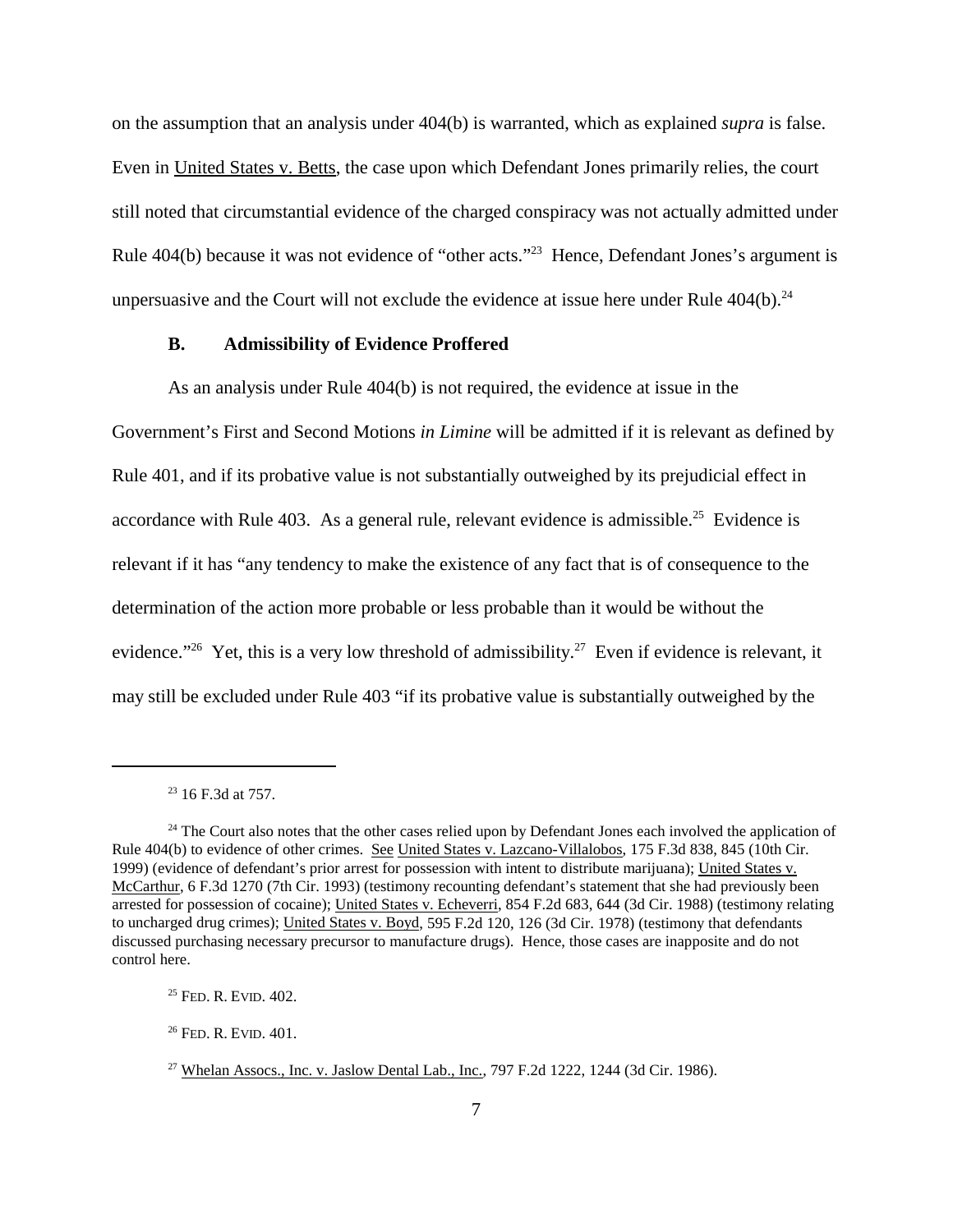danger of unfair prejudice, confusion of the issues, or misleading the jury, or by considerations of undue delay, waste of time, or needless presentation of cumulative evidence."<sup>28</sup>

#### 1. Defendant Jones's Unexplained Wealth

Among the evidence the Government now seeks to admit is approximately \$85,400.00 in cash and an estimated \$45,000.00 in jewelry, including Rolex and Breitling watches and a diamond necklace. "It is the general view that where a defendant is on trial for a crime in which pecuniary gain is the usual motive, evidence of the sudden acquisition of wealth by the defendant is admissible."29 This is true, even if the source of such wealth cannot be directly connected to the charged conduct.<sup>30</sup> Yet, a nexus must be present, to avoid the presentation of evidence "merely to give color to the present charges, and to cause the jury to believe that the accused had in his possession more money than a man in his condition could have obtained by honest methods, and therefore he must be guilty."31 The Third Circuit has found a sufficient nexus if the "sudden unexplained acquisition of wealth [occurs] at or about the time of the offense charged."32

Thus, the Court must determine if the unexplained wealth possessed by Defendant Jones was discovered close enough in time to the charged conduct to constitute the "fruits" of the charged offenses. In United States v. Newton, the defendants were charged with a conspiracy

<sup>&</sup>lt;sup>28</sup> FED. R. EVID. 403.

 $^{29}$  United States v. Jackskion, 102 F.2d 683, 684 (2d Cir. 1939); see also United States v. Chaney, 446 F.2d 571, 575 (3d Cir. 1971) (citing United States v. Howell, 240 F.2d 149, 158 (3d Cir. 1956); United States v. McKenzie, 414 F.2d 808, 809 (3d Cir. 1969)).

<sup>30</sup> United States v. Jackson-Randolph, 282 F.3d 369, 379 (6th Cir. 2002); United States v. Newton, 891 F.2d 944 (1st Cir. 1989) (quoting United States v. Ariza-Ibarra, 605 F.2d 1216, 1225 n.11 (1st Cir. 1979)); Jackskion, 102 F.2d at 684; see also United States v. Cooley, 131 Fed. Appx. 881, 883 (3d Cir. 2005).

<sup>31</sup> United States v. Williams, 168 U.S. 382, 396 (1897).

<sup>32</sup> United States v. Kenny, 462 F.2d 1205, 1219 (3d Cir. 1972).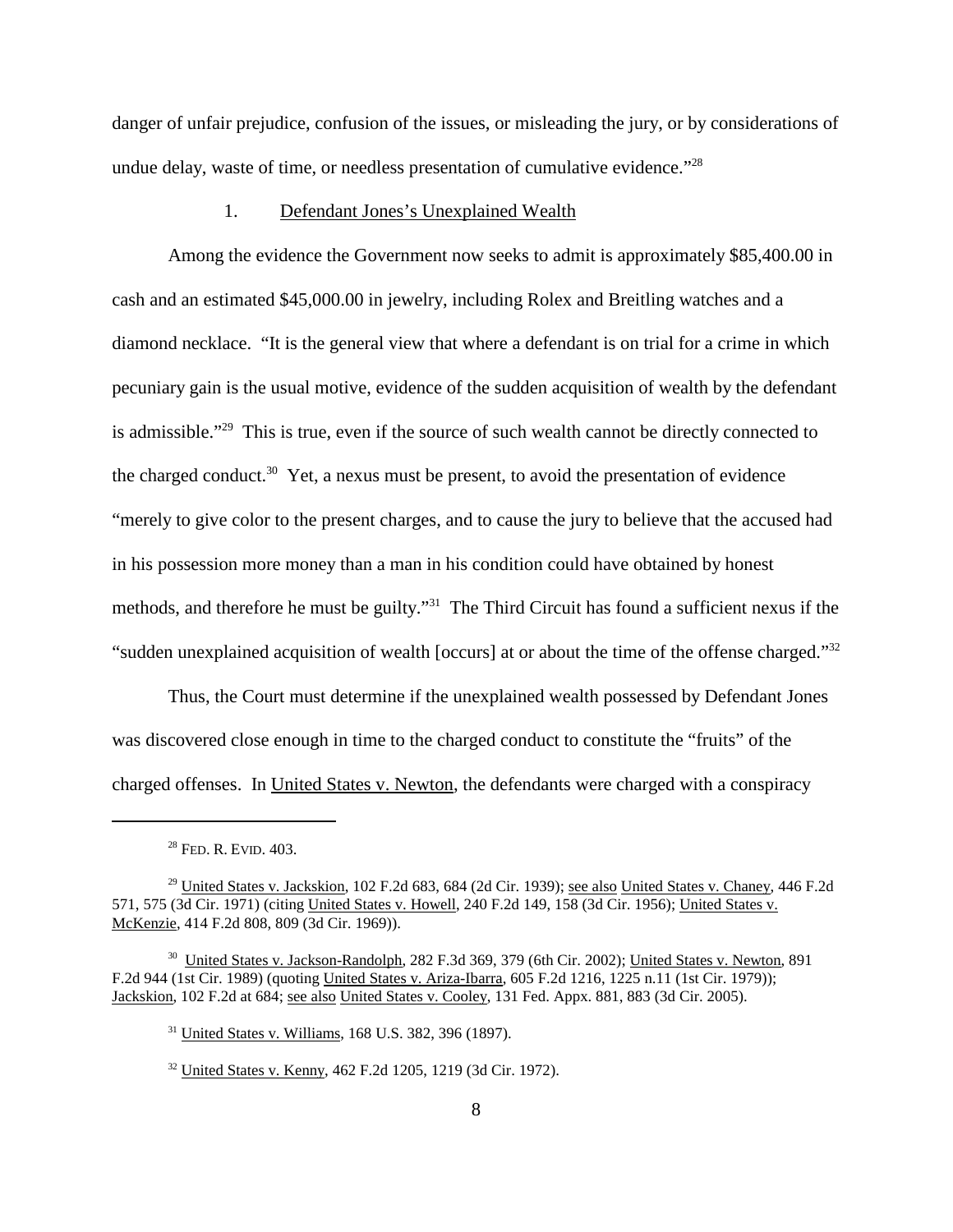involving the sale and importation of marijuana, the proceeds of which were estimated by the Government to be twenty to twenty-four million dollars.<sup>33</sup> During the trial, the government introduced evidence of large purchases by the defendants immediately following the alleged conspiracy and continuing for the next five years. <sup>34</sup> Defendants argued on appeal that "the time between the importation and the purchases was too long to show relevance absent evidence to connect the money and the crime."35 The Newton court did not agree "given the large amount of profit derived from this importation, that five years after a crime is too long to destroy the relevance, as a matter of law, of the possession and use of large amounts of unexplained money." The court found that the trial court did not err in admitting evidence of the defendants' large purchases even five years after the end of the charged conspiracy.<sup>36</sup>

Similarly, in this matter, Defendant Jones is alleged to be the leader of a conspiracy that "brought over 150 kilograms of cocaine to Philadelphia over a nine (9) month period."37 It is undisputed that approximately eighteen months after the end of the alleged conspiracy, agents discovered Defendant Jones in possession of unexplained wealth in the form of about \$85,400.00 in cash and approximately \$45,000.00 in jewelry. Given the amount of drugs allegedly involved in the charged conspiracy,<sup>38</sup> the Court cannot hold that as a matter of law that Defendant Jones's

- <sup>34</sup> Id. at 948.
- <sup>35</sup> Id.
- <sup>36</sup> Id.

<sup>33</sup> 891 F.2d at 946.

 $37$  Gov't Mot. at 3.

<sup>&</sup>lt;sup>38</sup> It should be noted that in a prior hearing, the Court heard testimony from Detective King, whom it found credible, that the street value of one kilogram of cocaine is twenty-five to thirty thousand dollars. (Tr. of Mots. Hr'g, September 4, 2008 [Document No. 171] at 36:24-37:5; see also Motion to Suppress Evidence Findings of Fact and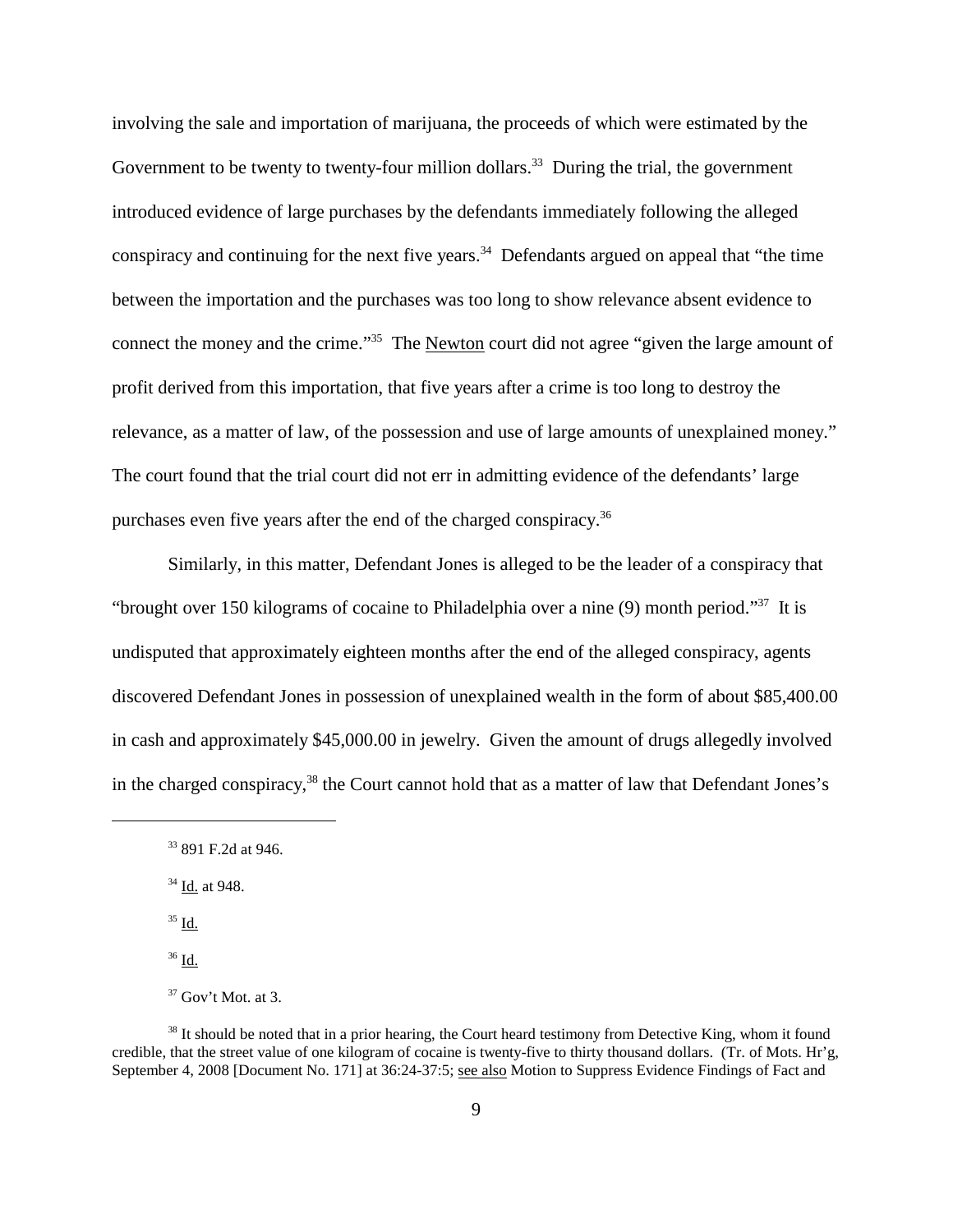possession of wealth was remote enough in time to destroy the nexus between it and the charged conspiracy. So long as the Government lays the proper foundation and establishes at trial the large amount of drugs it alleges to be involved in the charged conspiracy, then the cash and jewelry confiscated from Defendant Jones's Mullica Hill residence may be admitted as fruits of the charged crimes. 39

As the cash and jewelry will be admitted, so too will the greeting cards and their envelopes, as well as Defendant Jones's post-arrest statement. The greeting cards were of a personal nature and found in envelopes addressed to "Greg." Moreover, they were found secreted in the attic-like space, beneath the suitcase and bag containing a large amount of cash. Therefore, they are relevant to show Defendant Jones's proprietary interest in the cash. With respect to Defendant Jones's post-arrest statement, this evidence is relevant to demonstrate Defendant Jones's inability to explain the large amounts of cash and expensive jewelry recovered by agents from his home. The Court can determine no undue prejudice from the admission of this evidence that cannot be cured by a limiting instruction, and thus will admit the same.

#### 2. Cell Phones

The Government seeks to admit evidence of the approximately fifteen cell phones confiscated as "evidence of the defendant's participation in the charged drug conspiracy."40 Cell

Conclusions of Law, November 21, 2008 [Document No. 201] at 10.) Thus, 150 kilograms of cocaine would have a street value between \$3,750,000.00 and \$4,500,000.00.

<sup>&</sup>lt;sup>39</sup> The Court notes that other circuit courts have held that whether large amounts of cash are from illegal activity other than that which is charged goes to weight and not the admissibility of the evidence. See Martinez, 938 F.2d at 1085; Newton, 891 F.2d at 949 (quoting United States v. Tramunti, 513 F.2d 1087, 1105 (2d Cir. 1975)).

 $40$  Gov't Mot. at 3.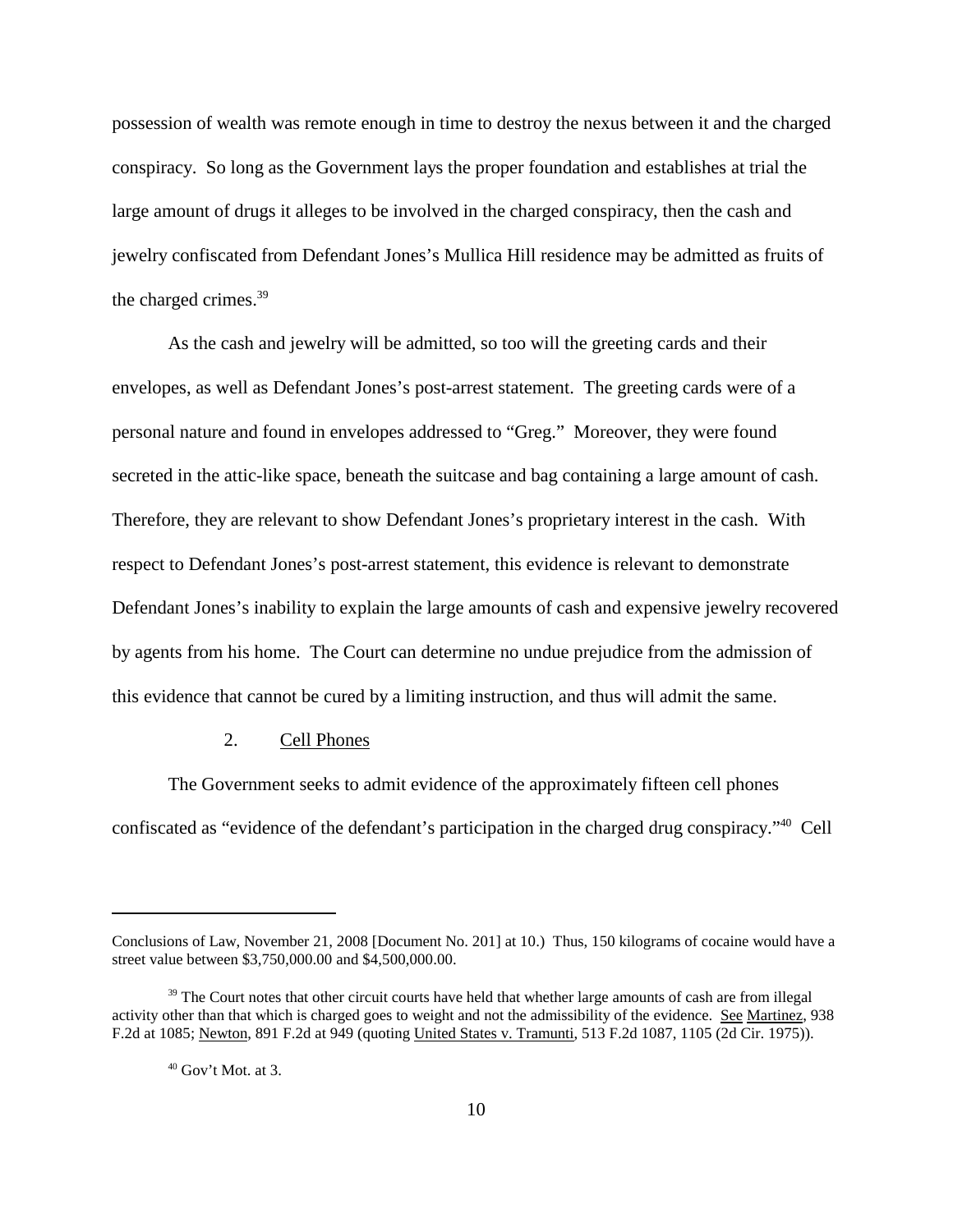phones are considered "essential tools of . . . drug trade."41 Here, the Government seeks to prove that Defendant Jones participated in a drug conspiracy because approximately eighteen months after the conspiracy ended, he was found in possession of fifteen cell phones. Moreover, the Government makes no offer of proof tying any of these cell phones to the charged conspiracy, or even to Defendant Jones beyond the fact that they were in his possession. Where, as here, tools of the trade are discovered in the possession of a defendant well beyond the time period of the charged conspiracy, an additional connection must be shown in order for the evidence to be admissible to prove participation in the charged conduct.<sup>42</sup> Otherwise, the probative value of such evidence is severely undermined, and the prejudicial effect is increased as it encourages a jury to find a defendant guilty on an improper basis — that he has all the "trappings" of a drug dealer. Hence, unless the Government can establish a further connection between the cell phones confiscated and the conduct charged, the Court will not admit the cell phones as evidence in this case.

#### 3. Business Cards

The business cards, as discussed earlier, are for three car rental locations and one commercial shipping depot. The conduct charged in this matter involved shipped drugs to commercial shipping depots and retrieving it using rental cars. Thus, that Defendant Jones had these business cards is certainly relevant as it makes his involvement in the charged conspiracy more likely. Furthermore, the Court can discern no unfair prejudice from the admission of this

<sup>41</sup> United States v. Portalla, 496 F.3d 23, 27 (1st Cir. 2007); Lazcanos-Villalobos, 175 F.3d at 844; see also United States v. Rodriguez-Ortiz, 455 F.3d 18, 22 (1st Cir. 2006); United States v. Love, 336 F.3d 643, 645 (7th Cir. 2003); United States v. Munera-Uribe, 192 F.3d 126 (5th Cir. 1999).

<sup>42</sup> United States v. Zarintash, 736 F.2d 66, 71-72 (3d Cir. 1984).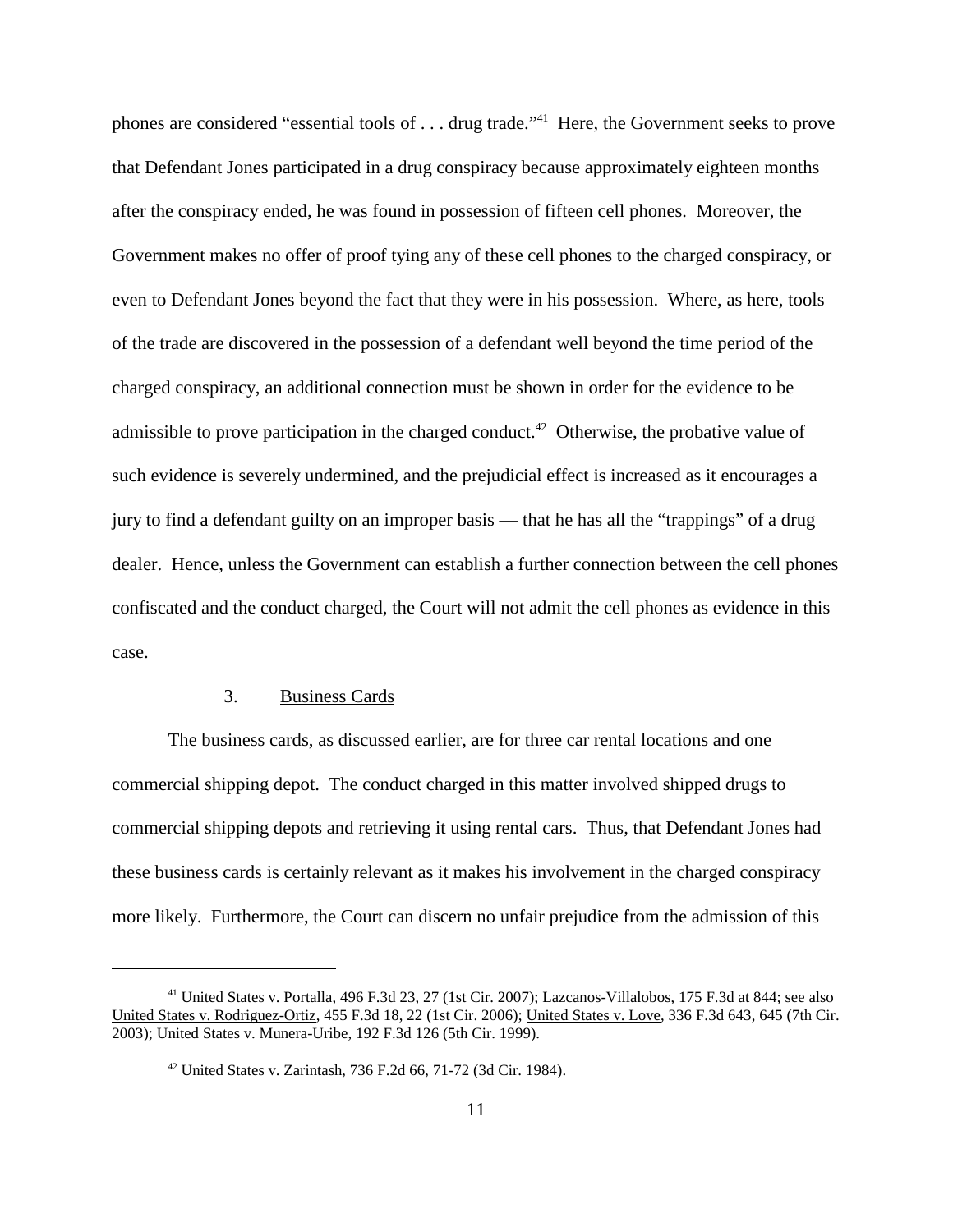evidence. Defendant Jones argues that the Government "cannot connect the South Street Mailbox Plus store to the charged conspiracy," nor can it prove that Defendant Jones "either retrieved packages or established fictitious business accounts at any of the shipping locations."43 Such an argument is without merit, as the Government seeks to admit these items as evidence that Defendant Jones played a leadership role in a conspiracy whose *modus operandi* involved commercial shipping depots and rental cars. <sup>44</sup> Thus, the Court will admit the business cards found in Defendant Jones's wallet.

#### 4. Book

The Government correctly asserts that the book **Busted by the Feds: A Manual for** Defendants Facing Federal Prosecution is relevant as evidence of Defendant Jones's consciousness of guilt. <sup>45</sup> Nevertheless, the Court finds that while the probative value of this book is limited, it is unduly prejudicial and would encourage a finding of guilt on improper grounds. Thus, the Court will exclude the book under Rule 403.

# **III. CONCLUSION**

In resolving the Government's First and Second Motions *in Limine*, a Rule 404(b) analysis is not necessary to determine the admissibility of the evidence at issue. Of the physical evidence confiscated from Defendant Jones's Mullica Hill, New Jersey residence on or about August 27, 2008, the following evidence will be admitted as relevant and because its probative value is not substantially outweighed by its prejudicial effect: \$85,400.00 in United States

<sup>43</sup> Def.'s Resp. at 7.

<sup>&</sup>lt;sup>44</sup> Gov't Mot. at 2, 4; Gov't Br. at  $*1$ .

 $45$  Gov't Mot. at 3.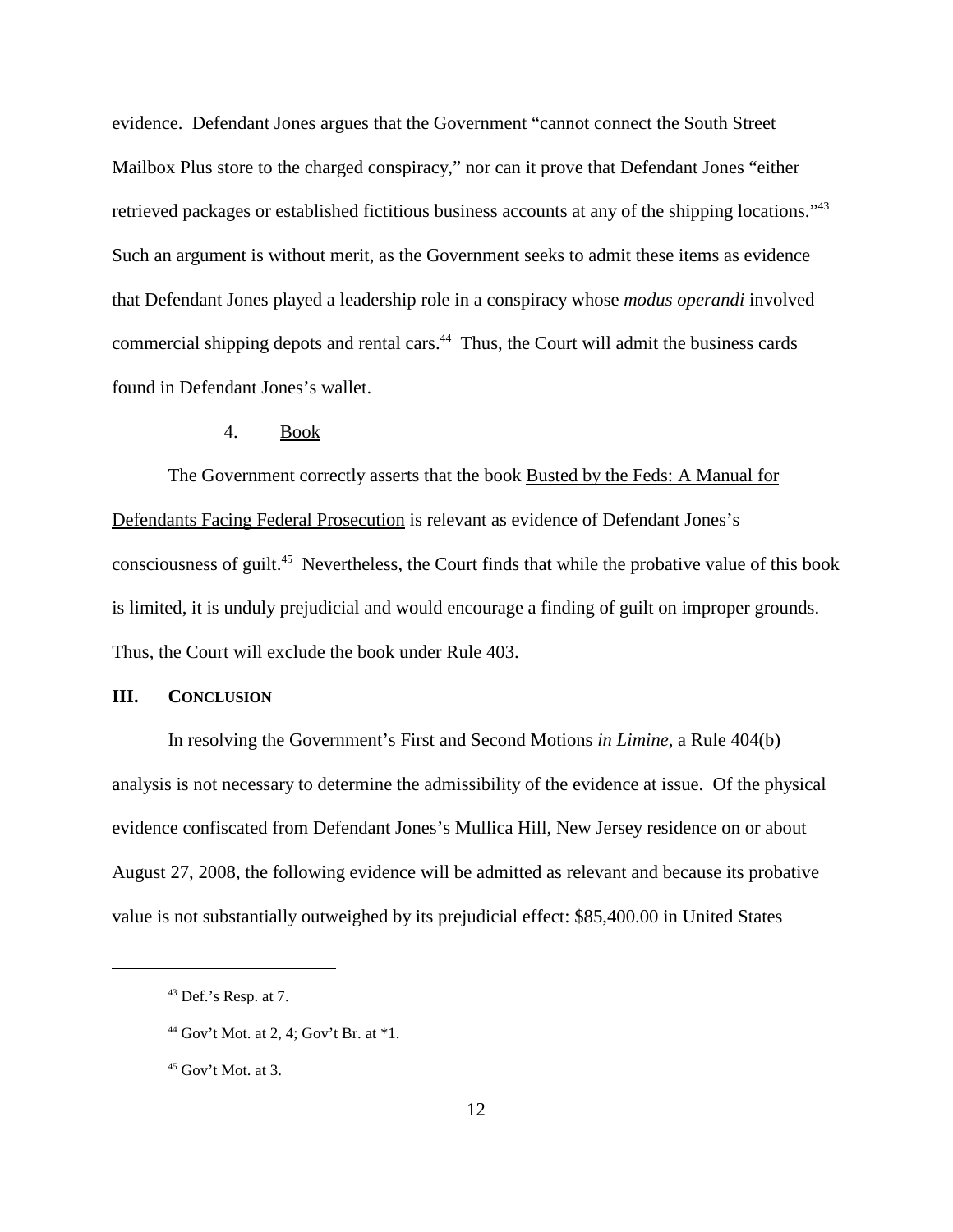currency; an estimated \$45,000.00 in jewelry, including Rolex and Breitling watches and a diamond necklace; business cards for South Street Mailbox Plus, two Enterprise locations and the Alamo branch at the Philadelphia International Airport; and three greeting cards and their envelopes addressed to "Greg." The Court will also admit Defendant Jones's post-arrest statement of unemployment. The Court will exclude the book entitled Busted by the Feds: A Manual for Defendants Facing Federal Prosecution and the fifteen cell phones under Rule 403, because even though this evidence is relevant, its prejudicial effect substantially outweighs its probative value.

An appropriate Order follows.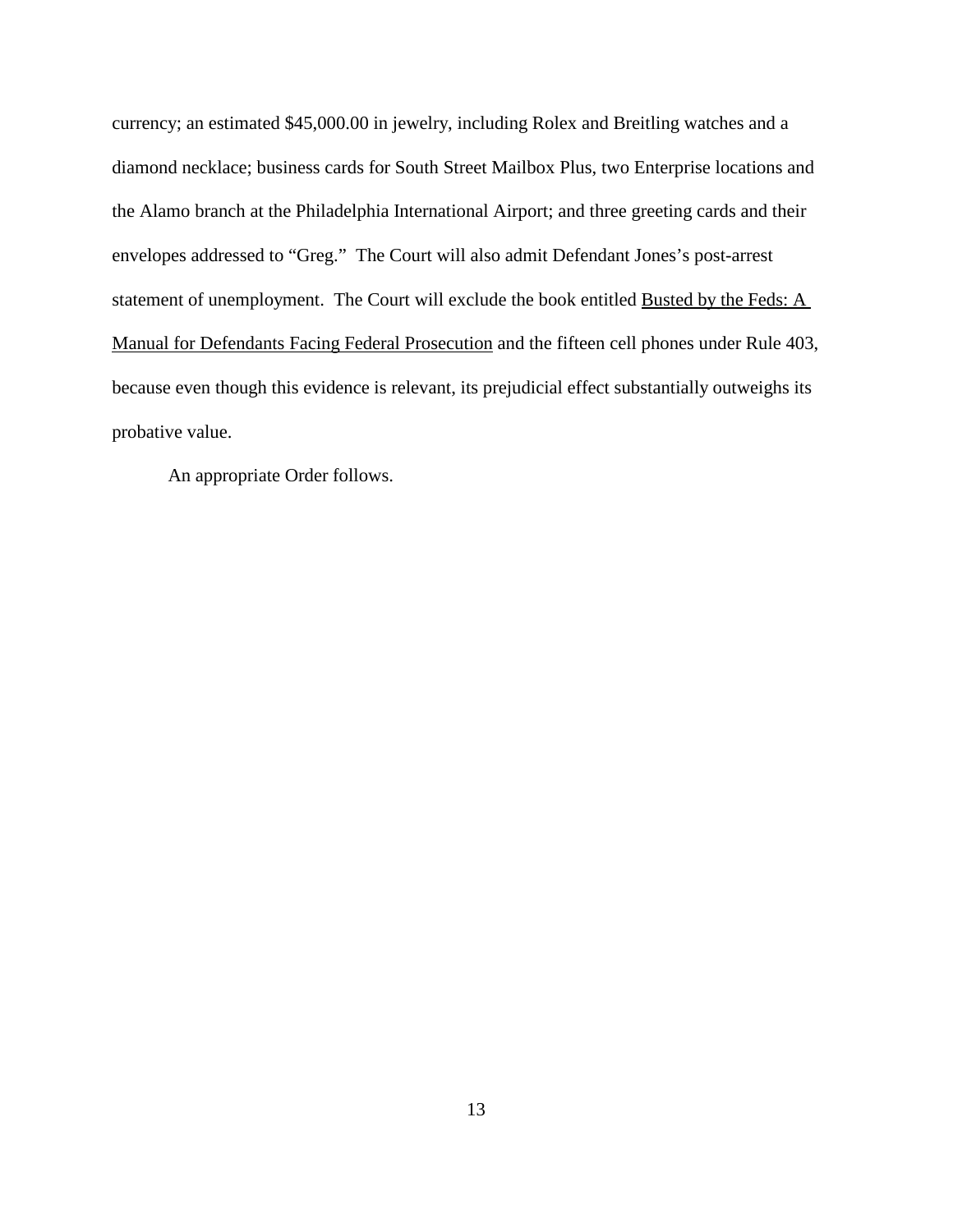# **IN THE UNITED STATES DISTRICT COURT FOR THE EASTERN DISTRICT OF PENNSYLVANIA**

| UNITED STATES OF AMERICA, |  |
|---------------------------|--|
|                           |  |
|                           |  |
| v.                        |  |
|                           |  |
|                           |  |
| <b>GREGORY JONES,</b>     |  |
| $a/k/a$ "G,"              |  |
|                           |  |
| Defendant.                |  |

**v. ) CRIMINAL ACTION ) NO. 07-cr-0258-05**

# **ORDER**

**\_\_\_\_\_\_\_\_\_\_\_\_\_\_\_\_\_\_\_\_\_\_\_\_\_\_\_\_\_\_\_\_\_\_\_\_\_\_\_\_\_\_\_\_\_\_\_\_\_\_\_\_\_\_\_\_\_\_\_\_\_\_\_\_\_\_\_\_\_\_\_\_\_\_\_\_\_\_**

**AND NOW**, this <sup>th</sup> day of June, 2009, upon consideration of the Government's First Motion in *Limine* [Document No. 212], Defendant Jones's Response [Document No. 261], and the Government's Supplemental Brief [Document No. 266], and after a hearing and oral argument thereon, it is hereby **ORDERED** that the Court's February 26, 2009 Order [Document No. 239] granting the Government's First Motion in *Limine* as Unopposed is **VACATED**.

It is **FURTHER ORDERED** that the Government's First Motion *in Limine* to admit evidence recovered during Defendant Jones's arrest is **GRANTED IN PART** and **DENIED IN PART** as follows:

- 1. The Government Motion as to evidence of \$85,400.00 in United States currency is **GRANTED**;
- 2. The Government Motion as to evidence of an estimated \$45,000.00 in jewelry, including Rolex and Breitling watches and a diamond necklace, is **GRANTED**;
- 3. The Government Motion as to evidence of 15 cell phones is **DENIED WITHOUT PREJUDICE**;